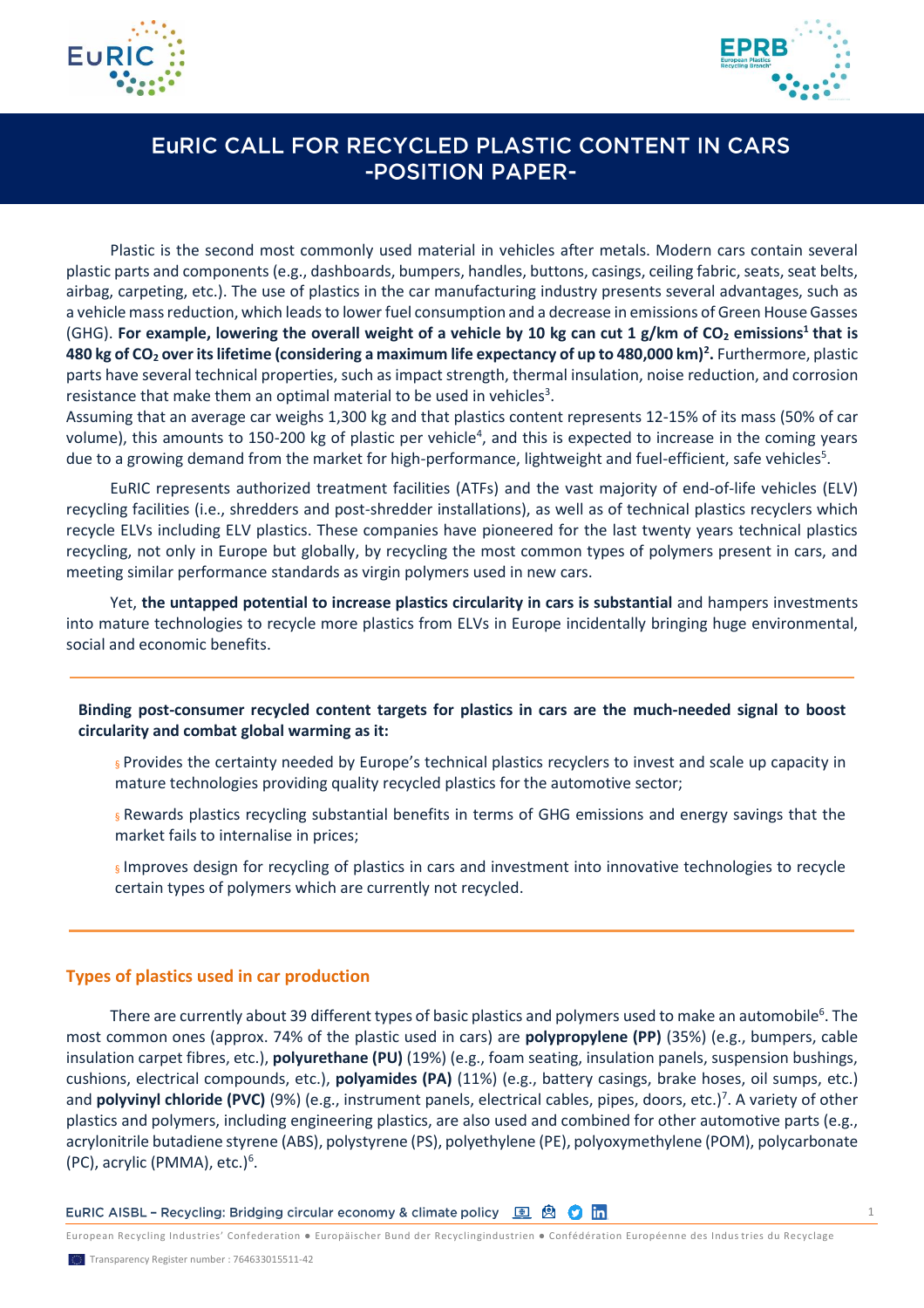



## **Plastics recycling from ELVs – State of play**

Automotive is a major industrial and economic force worldwide with an annual estimation of **40 million ELVs globally**<sup>8</sup> . The proper management of ELVs in accordance with the ELV directive is of paramount importance to move towards a more circular economy as defined in the Circular Economy Action Plan (CEAP).

**In Europe, between 6 to 7 million of ELVs are treated annually in compliance with the ELV Directive while around 4 million vehicles ended up in unknown whereabouts**<sup>9</sup> . The 6.6 million of ELVs treated in 2017 generate over eight million tonnes of waste<sup>10</sup>, from which more than one million tonnes corresponds to plastics. Circular plastics in ELVs should translate in proper recycling of plastics parts to ensure they find their way back into new  $cars<sup>11</sup>$ .

The development of mechanical and thermal recycling of plastics from Automotive Shredder Residue (ASR) in the EU stems directly from the ELV Directive which imposes high weight-based recovery targets, namely 85% of material recovery and 10% of energy recovery. State-of-the-art post-treatment technologies enables to recover ELV plastics' fractions which are then separated per polymer using different separation technologies, such as floatsink tanks (i.e., density separation), or laser and infra-red systems used to separate plastics based on colour. The final recycling steps consist in shredding and extrusion, which results in the production of post-industrial pellets by polymer-types meeting industry specifications for their re-incorporation into new cars. In addition, polymers containing volatile and solid contaminants that need to be thoroughly extracted in order to produce high-quality re-granulate suitable for reuse, are re-processed by special vacuum degassing extruder modules.

The increasing complexity of multi-material vehicle design has created several challenges for vehicle recycling. For example, the wide variety of plastics used in automobiles (incl. a large number of resins, different additives, etc.), or the presence of reinforced plastics (containing fillers such as glass fibre, carbon fibre and glass beads) that are difficult, if not impossible, to recycle. Mainly due to those challenges and the lack of incentives to encourage an increased demand of recycled plastics in the automotive sector, only polymers present in higher amounts (e.g., PP, ABS, PS) are currently being recycled.

### **The need for recycled plastics content in cars**

**Front runners in the automotive industry are already sourcing post-consumer and post-industrial recycled plastics for several parts of new cars, primarily interior and drivetrain components**. To quote only a few publiclyavailable examples, a major French car-maker incorporates up to 20% recycled plastics in the cars manufactured in Europe that translates into more than 50 kg of recycled plastics<sup>11</sup>. The same company has set a recycling scheme for polypropylene (PP) shields. As a result, seven qualities of PP from the automotive recycling sector have already been validated, three of which are used for serial applications, in particular for wheel arches, while the others are being validated on vehicle projects<sup>12</sup>. Plastics from industrial or household waste, which given their degradation are no longer suitable for similar applications, are increasingly being recycled into durable plastics to make new car parts. For instance, other automobile manufacturer uses recycled polyurethane foam plastic in the seat cushions of one of its flagship models and the wheel liners of another model are made with 64% recycled plastics<sup>13</sup>. A premium Scandinavian automotive manufacturer aims to integrate 25% of recycled plastic in cars by 2025<sup>14</sup>.

Technical plastics recyclers have proven for the last decade that the technology to recycle the most commonly used polymer types (PP, PE, PP, PS, ABS) in ELVs is mature enough to deliver the quality required by the car industry at a competitive price except if oil prices drop significantly. **Yet, the vast majority of ELV plastics are not recycled or are down-cycled due to the lack of end-markets and design for circularity; hence, the untapped potential is extremely significant and will certainly keep growing as plastics contained in vehicles is expected to further increase.**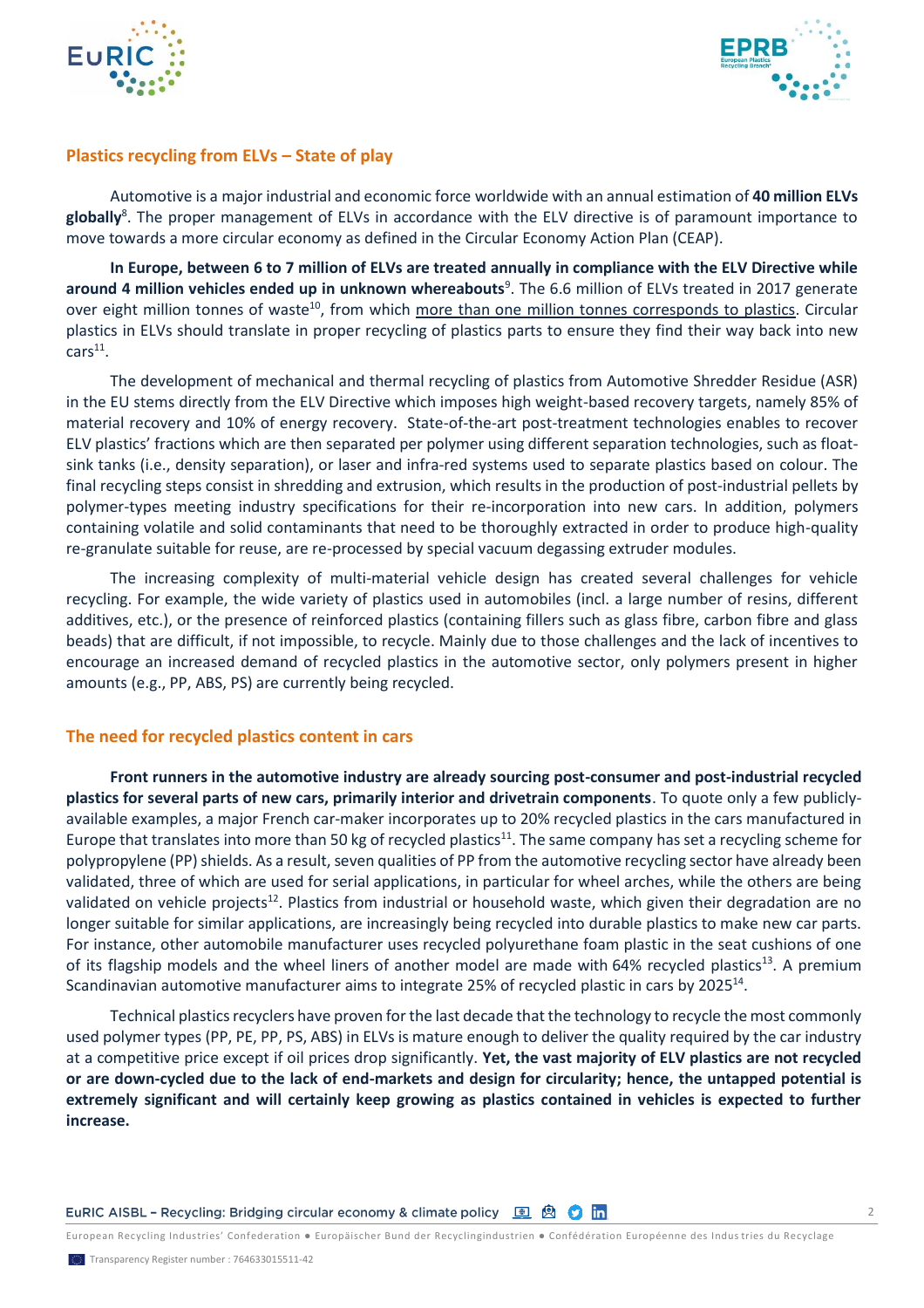



A rough estimate shows that if the plastics from all ELVs generated in Europe were recycled, it could potentially avoid about 1 Mt of  $CO<sub>2</sub>$  eq.<sup>15</sup>, which could compensate for the carbon footprint of producing 100,000 new cars. A plastic amount that if not recycled would be otherwise landfilled or incinerated; therefore, **plastics recycling resultsin major environmental benefits not only in terms of circularity but also in terms of global warming mitigation**, confirming that ELT recycling supports the overarching objectives set in **[The European](https://eur-lex.europa.eu/legal-content/EN/TXT/?qid=1588580774040&uri=CELEX:52019DC0640)  [Green Deal](https://eur-lex.europa.eu/legal-content/EN/TXT/?qid=1588580774040&uri=CELEX:52019DC0640)** to speed up the transition towards a circular economy and achieve climate neutrality by 2050.

# **Binding recycled content targets for plastics in cars instrumental to boost plastics circularity in the automotive sector**

To achieve a truly circular economy and combat climate change, measures to pull the demand for recycled content are instrumental to bridge high recycling targets with end-markets and proper design to avoid material down-cycling. Technical plastics recyclers and front runners of the automotive sector have proven over the last two decades that it is possible to gradually increase the share of recycled plastics into new cars.

#### **Binding post-consumer recycled content targets for plastics in cars are vital to:**

- § **Increase circularity** of plastics used in the automotive sector;
- § **scale-up recycling** capacity in Europe by securing long-term demand; and
- § **maximize resources**' as well as **greenhouse gas emission savings**.

In line with the Plastics Strategy, it is vital to scale up plastics recycling cars by securing long-term demand through binding recycled content for thermoplastics used in new cars.

This can be accompanied by targeted eco-design measures in the form of best practices to, for example, reduce additives, ensure that paints used on plastic parts can easily be separated at recycling stage, or avoid the use of plastics made with a mixture of polymers. Also, economic incentives for car manufacturers to incorporate recycled plastic in vehicles could be considered.

**Gradual and fully achievable recycled content targets for post-consumer thermoplastics in new cars should be set as follows:**

- **25% by 2025,**
- **30% by 2030 and,**
- **35% by 2035.**

The recycled content targets shall be calculated on the basis of the total weight of thermoplastics used in each car. Such recycled content targets would directly support the objectives set in the Plastics Strategy of reaching 10 million tons of recycled plastics used to make products in the EU by 2025.

For more information, please contact: [euric@euric-aisbl.eu](mailto:euric@euric-aisbl.eu)